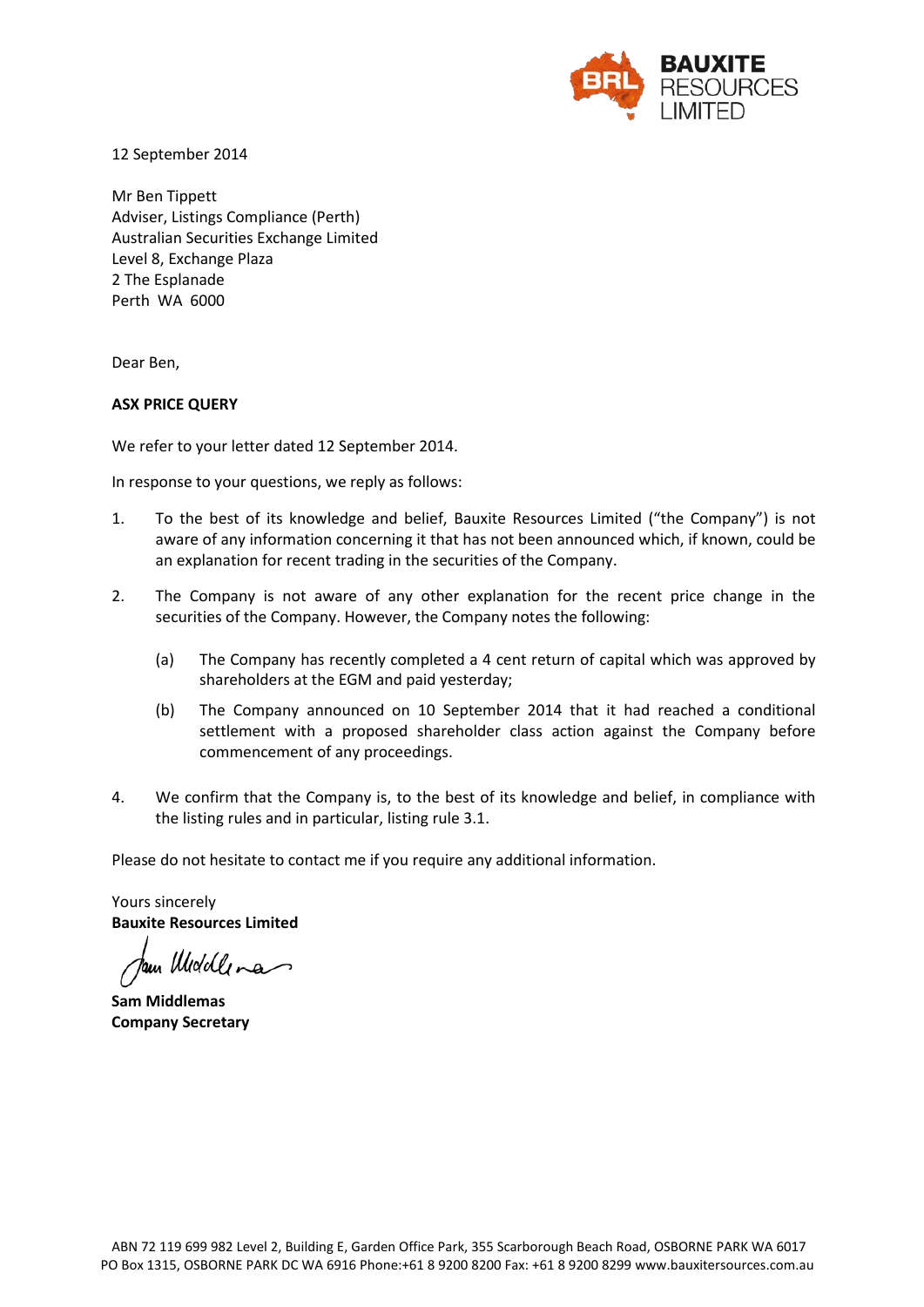

ASX Compliance Pty Limited ABN 26 087 780 489 Level 40, Central Park 152-158 St Georges Terrace PERTH WA 6000

> GPO Box D187 Perth WA 6840

12 September 2014

Telephone 61 8 9224 0000 Facsimile 61 8 9221 2020 www.asx.com.au

Robert Middlemas Bauxite Resources Ltd

## *By email: sam.middlemas@bauxiteresources.com.au*

Dear Robert

# **Bauxite Resources Ltd (the "Entity"): ASX price query**

We have noted a change in the price of the Entity's securities from a close of \$0.115 on 11 September 2014 to an intraday high at the time of writing of \$0.165 today, 12 September 2014. We have also noted an increase in the volume of trading in the Entity's securities over this period.

In light of the price change and increase in volume, ASX asks you to respond separately to each of the following questions:

1. Is the Entity aware of any information concerning it that has not been announced to the market which, if known by some in the market, could explain the recent trading in its securities?

If the answer to question 1 is "yes":

a) Is the Entity relying on Listing Rule 3.1A not to announce that information under Listing Rule 3.1?

Please note that the recent trading in the Entity's securities would suggest to ASX that such information may have ceased to be confidential and therefore the Entity may no longer be able to rely on Listing Rule 3.1A. Accordingly, if the answer to this question is "yes", you need to contact us immediately to discuss the situation.

b) Can an announcement be made immediately?

Please note, if the answer to this question is "no", you need to contact us immediately to discuss requesting a trading halt (see below).

- c) If an announcement cannot be made immediately, why not and when is it expected that an announcemant will be made?
- 2. If the answer to question 1 is "no", is there any other explanation that the Entity may have for the recent trading in its securities?
- 3. Please confirm that the Entity is in compliance with the Listing Rules and, in particular, Listing Rule 3.1.

## **When and where to send your response**

This request is made under, and in accordance with, Listing Rule 18.7. Your response is required as soon as reasonably possible and, in any event, by not later than **11:00am WST today, 12 September 2014**. If we do not have your response by then, ASX will have no choice but to consider suspending trading in the Entity's securities under Listing Rule 17.3.

You should note that if the information requested by this letter is information required to be given to ASX under Listing Rule 3.1 and it does not fall within the exceptions mentioned in Listing Rule 3.1A, the Entity's obligation is